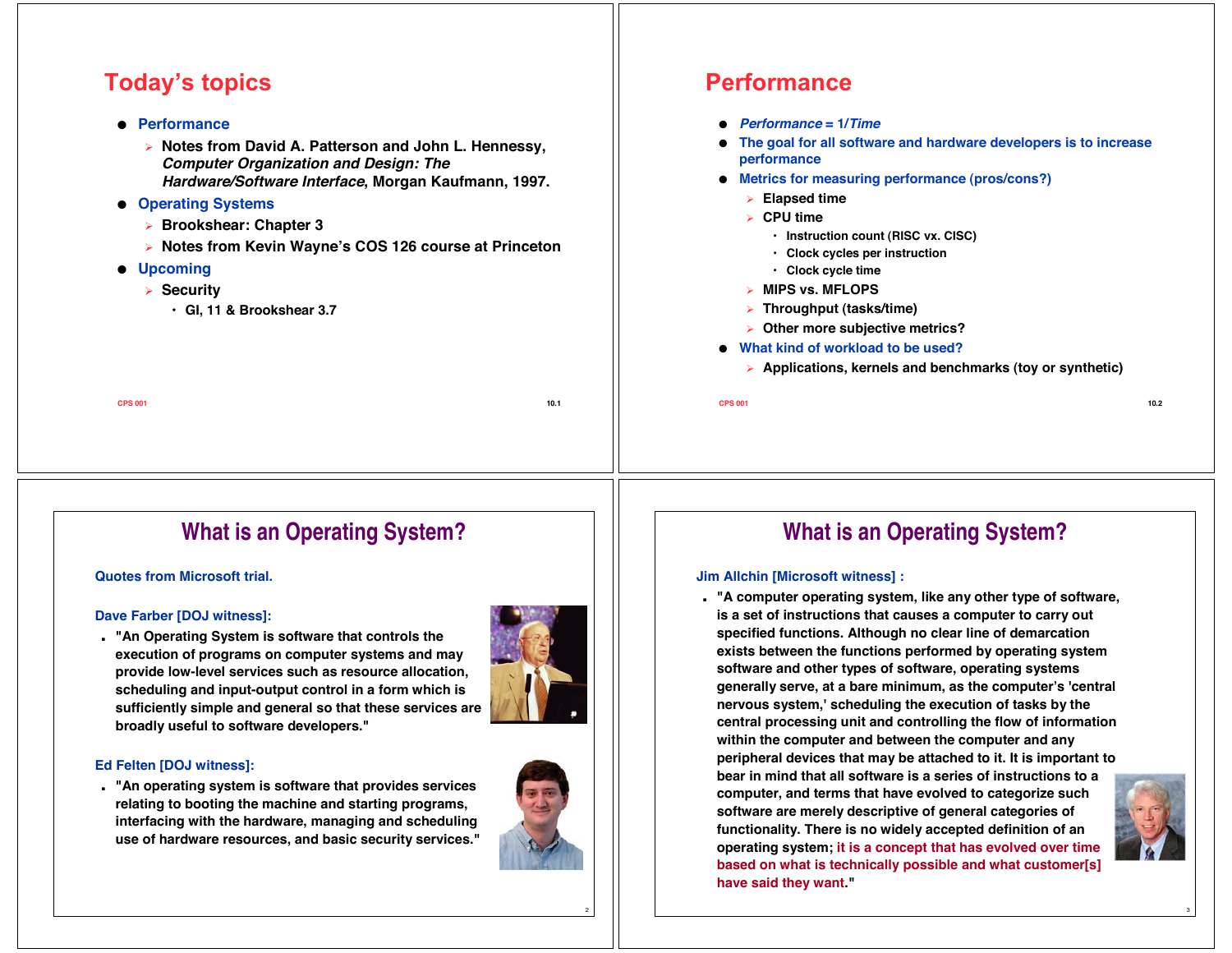### **What is an Operating System?**

#### **Judge Jackson's ruling:**

■ **"An 'operating system' is a software program that controls the allocation and use of computer resources (such as central processing unit time, main memory space, disk space, and input/output channels). The operating system supports the functions of software programs, called 'applications,' that perform specific user-oriented tasks."**



### **What is an Operating System?**

#### **Modern operating systems support:**

- **Software tools for creating programs**
	- **libraries, compilers**
- **Running multiple programs.**
	- **multiprogramming**
- **Saving/accessing data.**
	- **files, virtual memory**
- **User interaction.**
	- **window system**
- **Interaction with other systems.**
	- **networking**

– **client-server**

■ **Core applications programs.**

# **What is an Operating System?**

#### **Execution Control.**

■ **OS keeps track of state of CPU, devices.**

#### **External Devices.**

■ **Display, keyboard, mouse, disks, CD, network.**

#### **Virtual Machines.**

- **Pretend machines that each person/program can use.**
- **OS implements abstract devices.**
	- **Simpler for user than real hardware. Easier to change to new hardware.**

### **Multiprogramming**

#### **Operating system "kernel" keeps track of several programs.**

- **CPU does 1 thing at a time.**
- **Goal: illusion of multiple machines.**

#### **INTERRUPT:**

4

- **Part of hardware of real machines**
	- **stop**
	- **save Program Counter ( PC) somewhere "special"**
	- **change PC**
- **Necessary to manage input-output devices.**
	- **mouse click, keyboard**
- **OS allows several programs/processes to "share" CPU by keeping table of "current" PC's for programs setting clock to interrupt periodically.**

7

- **Context switching**
- **round-robin or user priorities**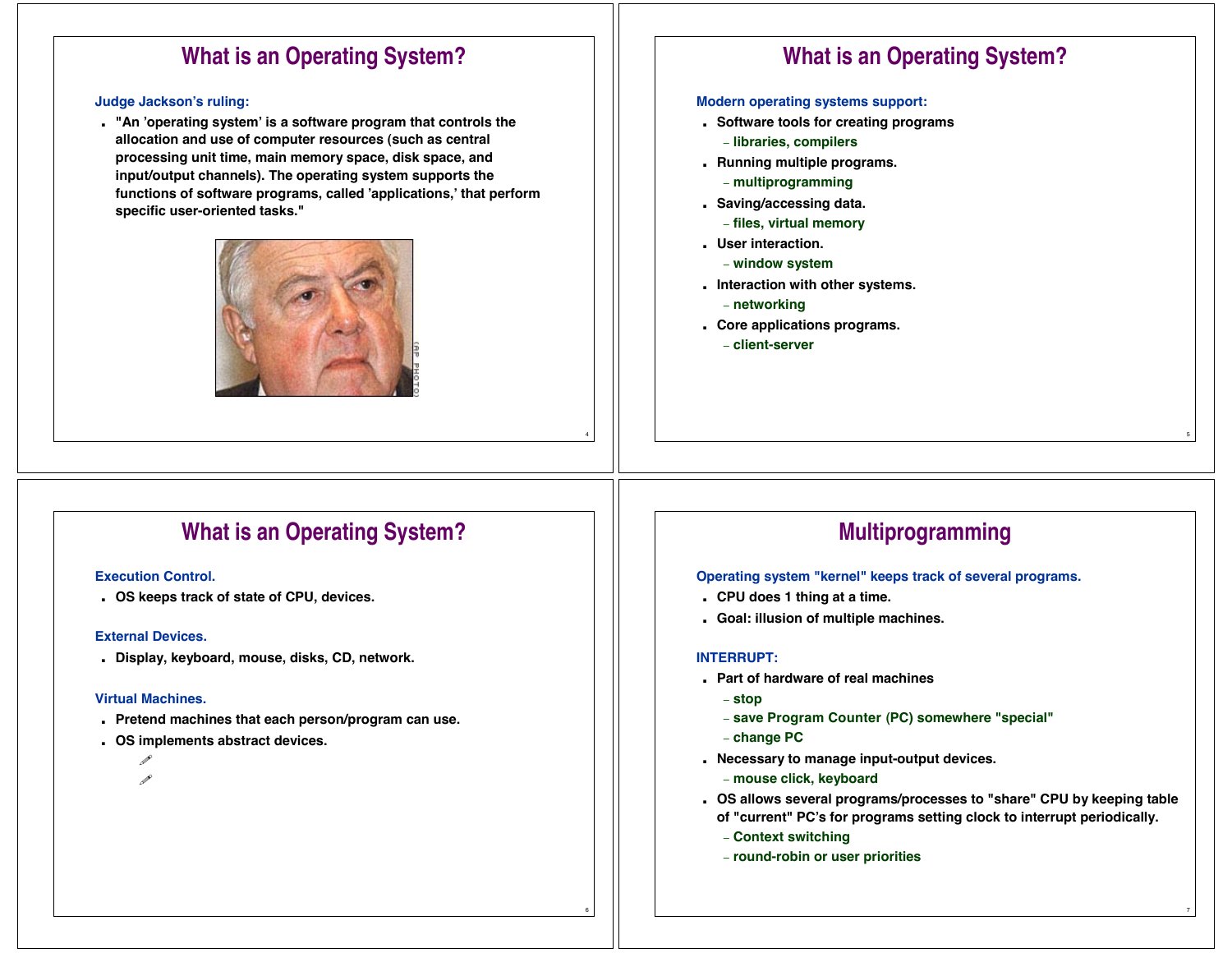### **Virtual Memory**

**Problem 1: several programs need to share same memory.**

■ **Direct solution: apportion up the memory.**

**Problem 2: program needs more memory than machine has.**

- **Direct solution: "overlays."**
	- **program shuffles its own data in and out of memory to disk Nightmare for programmers.**

**It's all just memory, why should file system look more complicated?**

#### **"Better" solution: VIRTUAL MEMORY (1960's).**

- **All programs assume access to all memory.**
- **Each program actually uses a small portion.**

### **Size of Virtual Memory**

#### **How many bits is enough?**

- **16 bits is not enough.**
- **32 bits is not enough.**
- **64 bits?**
	- **<sup>2</sup><sup>64</sup> = 18,446,744,073,709,551,616 > 10<sup>19</sup> addresses**
- **512 certainly enough.**

**No need for relocation, use a galactic address dispenser.**

#### **Some big numbers.**

- **<sup>2</sup>70: number of grains of sand on beach at Coney Island.**
- **<sup>2</sup>93: number of oxygen atoms in a thimble.**
- **2256: number of electrons in the universe.**

**More sophisticated paging strategies needed.**

## **Paging**

#### **Each page brought in has to REPLACE another.**

- **Page replacement strategies.**
	- **Ex. least recently used**
- **Still being studied, invented.**

#### **Basic principles.**

#### ■ **MEMORY HIERARCHY**

- **local: fast, small, expensive**
- **remote: slow, huge, cheap**
- **Tradeoff speed for cost.**
- **CACHE recently accessed information.**

**Program thinks it has fast \*and\* huge memory.**

### **Window Manager**

#### **Virtual Terminals.**

- **Each program has its own virtual display.**
- **Ex. X-terminal: complex, customizable, virtual!**
- **Just another simulation program.**
- **Commonplace today, rare in 1985**
- $\blacksquare$  **Ingenious design meets accelerating technology.**

#### **History.**

■ **Xerox PARC (Alto), Macintosh, Windows NT, X-terminal, Netscape.**

#### **Problem or opportunity?**

- **Truly "virtual."**
- **Moving away from grounding in reality.**
	- **harder for programmers to understand what is happening**

14

- **Flexibility vs. standardization.**
- **Other ways of interacting with computer?**

13

9